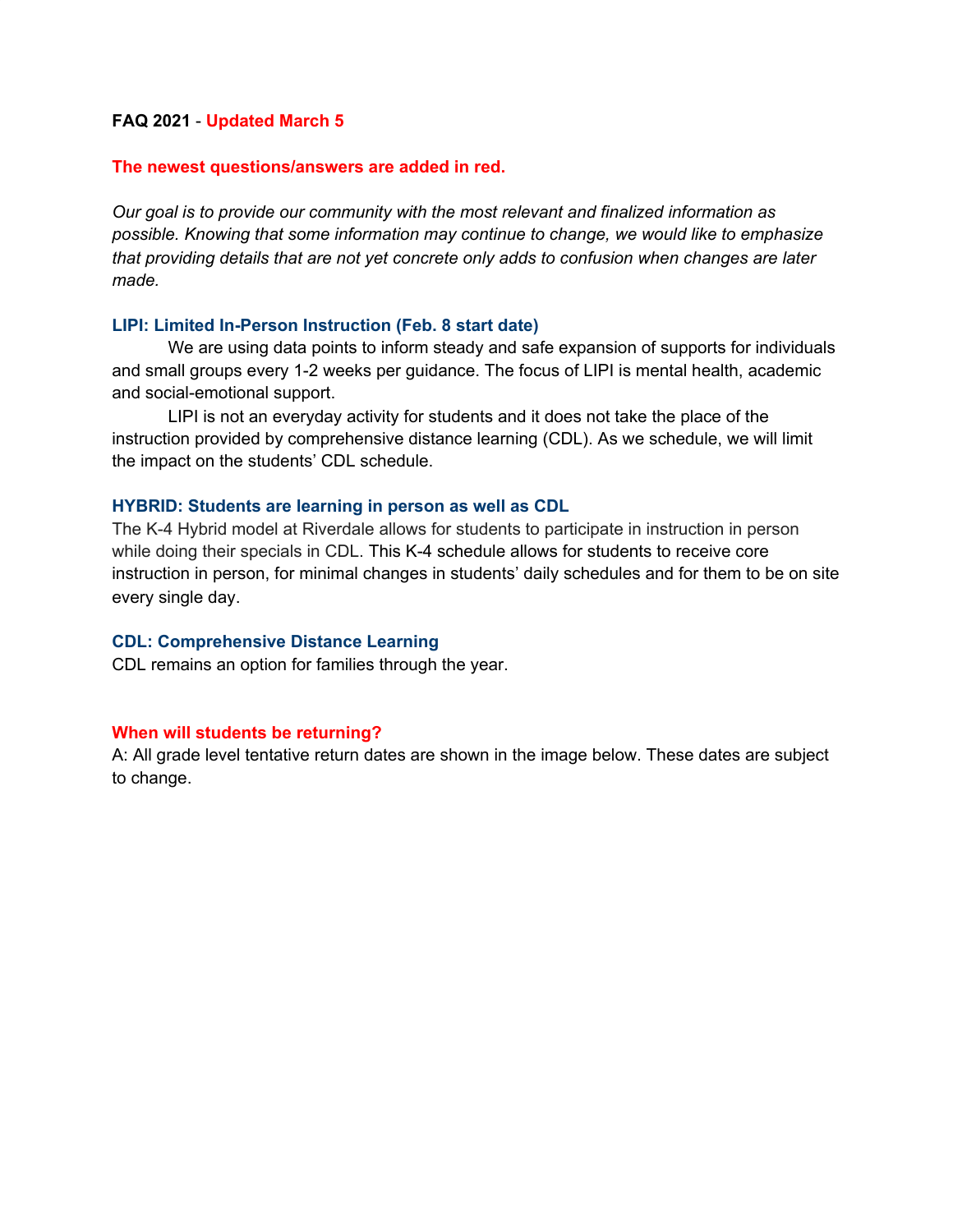| Week of                                     | February    |                       |      |                          | March                             |                                                                                                                                            |                                                                                                   |    |                                                                                                                                                       | <b>April</b> |                                                                                                            |    |    | May | June |  |
|---------------------------------------------|-------------|-----------------------|------|--------------------------|-----------------------------------|--------------------------------------------------------------------------------------------------------------------------------------------|---------------------------------------------------------------------------------------------------|----|-------------------------------------------------------------------------------------------------------------------------------------------------------|--------------|------------------------------------------------------------------------------------------------------------|----|----|-----|------|--|
|                                             | 1           | 8                     | 15   | 22                       |                                   | 8                                                                                                                                          | 15                                                                                                | 22 | 29                                                                                                                                                    | 5            | 12                                                                                                         | 19 | 26 |     |      |  |
| Vaccination and In-Person Learning Timeline | <b>LIPI</b> | Wave 1: K-2 Educators |      |                          |                                   | K-2 Hybrid<br>- Teacher PD Days (No School): Mar 4-5<br>- K Welcome Day: Mar 9<br>- Gr 1 Welcome Day: Mar 10<br>- Gr 2 Welcome Day: Mar 11 |                                                                                                   |    |                                                                                                                                                       |              |                                                                                                            |    |    |     |      |  |
|                                             |             | LIPI                  |      | Wave 2: Gr 3-4 Educators |                                   |                                                                                                                                            | Grades 3-4 Hybrid<br>- Teacher PD Days (No School): Mar 17-18<br>- Gr 3 and 4 Welcome Day: Mar 19 |    |                                                                                                                                                       |              |                                                                                                            |    |    |     |      |  |
|                                             |             |                       | LIPI |                          | Wave 3: Gr 5-8 Educators          |                                                                                                                                            |                                                                                                   |    | <b>Grades 5-8 Hybrid (Estimated Dates)</b><br>- Teacher PD Days (No School): Mar 29-30<br>- Gr 5-6 Welcome Day: Mar 31<br>- Gr 7-8 Welcome Day: Apr 1 |              |                                                                                                            |    |    |     |      |  |
|                                             |             |                       |      |                          | Wave 4: Gr 9-12 Educators<br>LIPI |                                                                                                                                            |                                                                                                   |    |                                                                                                                                                       |              | <b>HS Hybrid (Estimated Dates)</b><br>- Teacher PD Days (No School): Apr 14-15<br>- HS Welcome Day: Apr 16 |    |    |     |      |  |

### **Q: Is LIPI being expanded?**

A: Yes, we continue to invite and welcome more students at the grade school and high school. The grade school invited more than 50 students on site last week.

### **Q: Can parents volunteer in the building?**

A: At this time we are not having volunteers in the building.

### **Q: If a staff member is exposed to COVID-19 do they have to quarantine?**

A: Close contacts who have been fully immunized with a COVID-19 vaccine according to the ACIP schedule (for example, received both doses of the Pfizer or Moderna vaccine) and are at least 14 days beyond completion of the vaccine series at the time of their exposure are not required to quarantine. Fully immunized close contacts should still monitor themselves for symptoms of COVID-19 during the 14 days after exposure and if symptoms develop, they should isolate and seek testing.

#### **Q: What will the physical set-up look like?**

A: RGS has removed furniture from school buildings to ensure classrooms are set up in a way to allow 6 feet of space between everyone in the room. Students and staff entering schools will notice a number of new things including:

- Special signage and floor markings to ensure social distancing
- Hand sanitizer stations
- Special sign-in and sign-out protocols
- Plexiglass and other physical barriers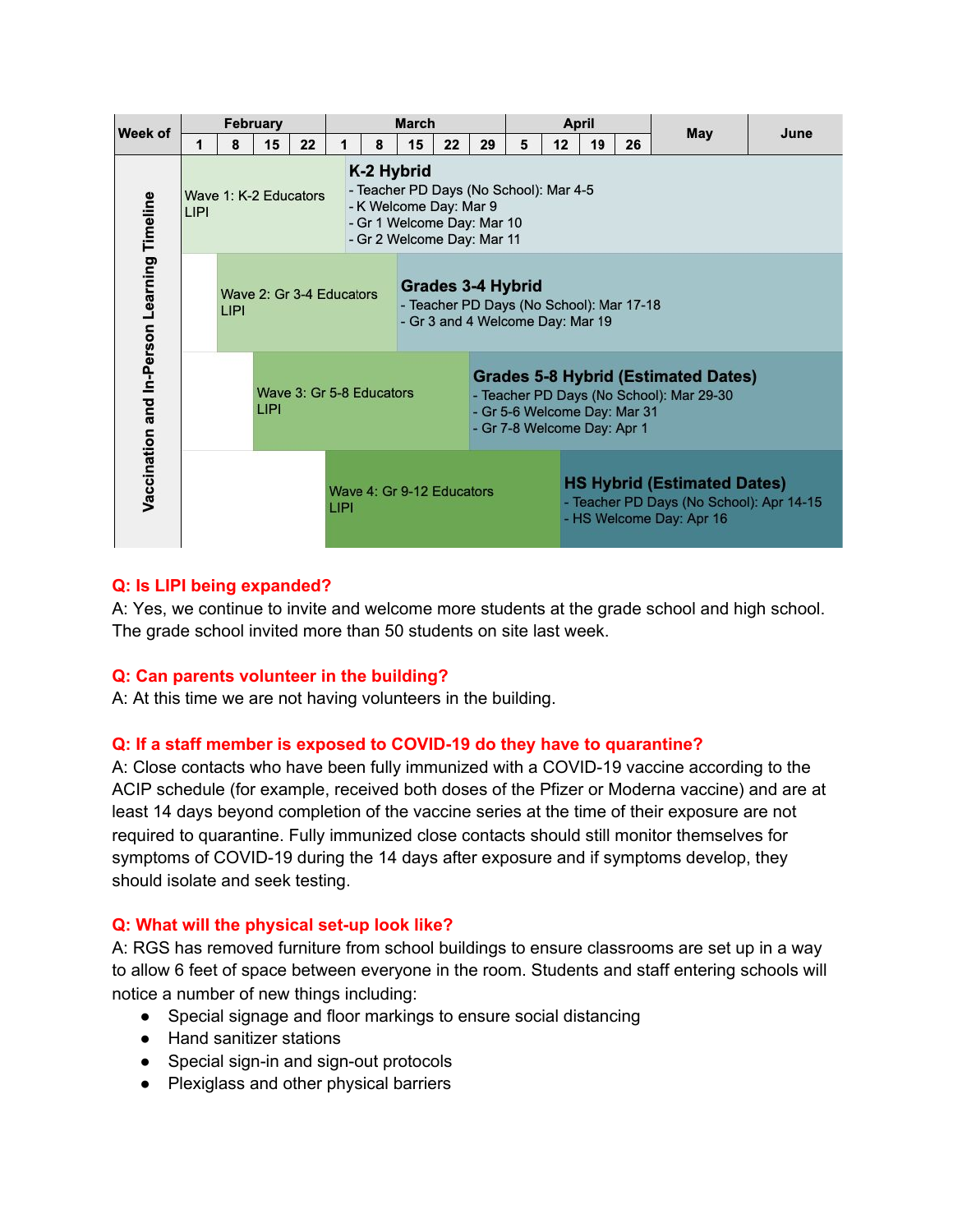- Reduced number of desks in classrooms to maintain social distancing (required by the State of Oregon to be 35-square feet)
- Dedicated space for students or staff who show to be symptomatic during the day
- Regular cleaning of often-used surfaces

### **Q: What do the grade level schedules look like?**

A: Once grade level schedules are completely finalized, they will be shared with families.

# **K-4 | Hybrid 8:30-11**

### **Q: If a student remains in CDL, will the format be the same as it is now?**

A: Yes.

### **Q: Why is Riverdale doing Hybrid and not in person instruction on site all day?**

A: The strength of our model is it being 5 days a week. This is a great opportunity for what we can do instructionaly with our applied learning now. At this time, we are choosing to maximize the students' learning by doing this model. Additionally, there are scheduling complexities within the K-8th model that come into play.

### **Q: And why are specials not in person?**

A: There are requirements in Ready Schools, Safe Learners (RSSL) on how many students teachers can see in a week - K-8 would exceed that number. **Being a K-8 school where specials see all grades,** this increases the complexity of the schedules exponentially. In order to maximize student learning, this hybrid model is the best solution for the time being.

### **Q: When will Kindergarten return to in-person?**

A: Kindergartens will return to campus on Tuesday, March 9.

### **Q: When will other grades return?**

A: Please refer to blue and green grid at the top of the FAQ

### **Q: Why is Kindergarten not starting until March 9?**

A: This start date allows for our staff and teachers to have full efficacy of the vaccine and March 8 is a teacher work day.

### **Q: Is 4th grade included in the prioritized grades?**

A: Most schools are set up differently than ours and the guidance emphasizes K-3, but Riverdale will be K-4

### **Q: Why is the process of introducing grades slow?**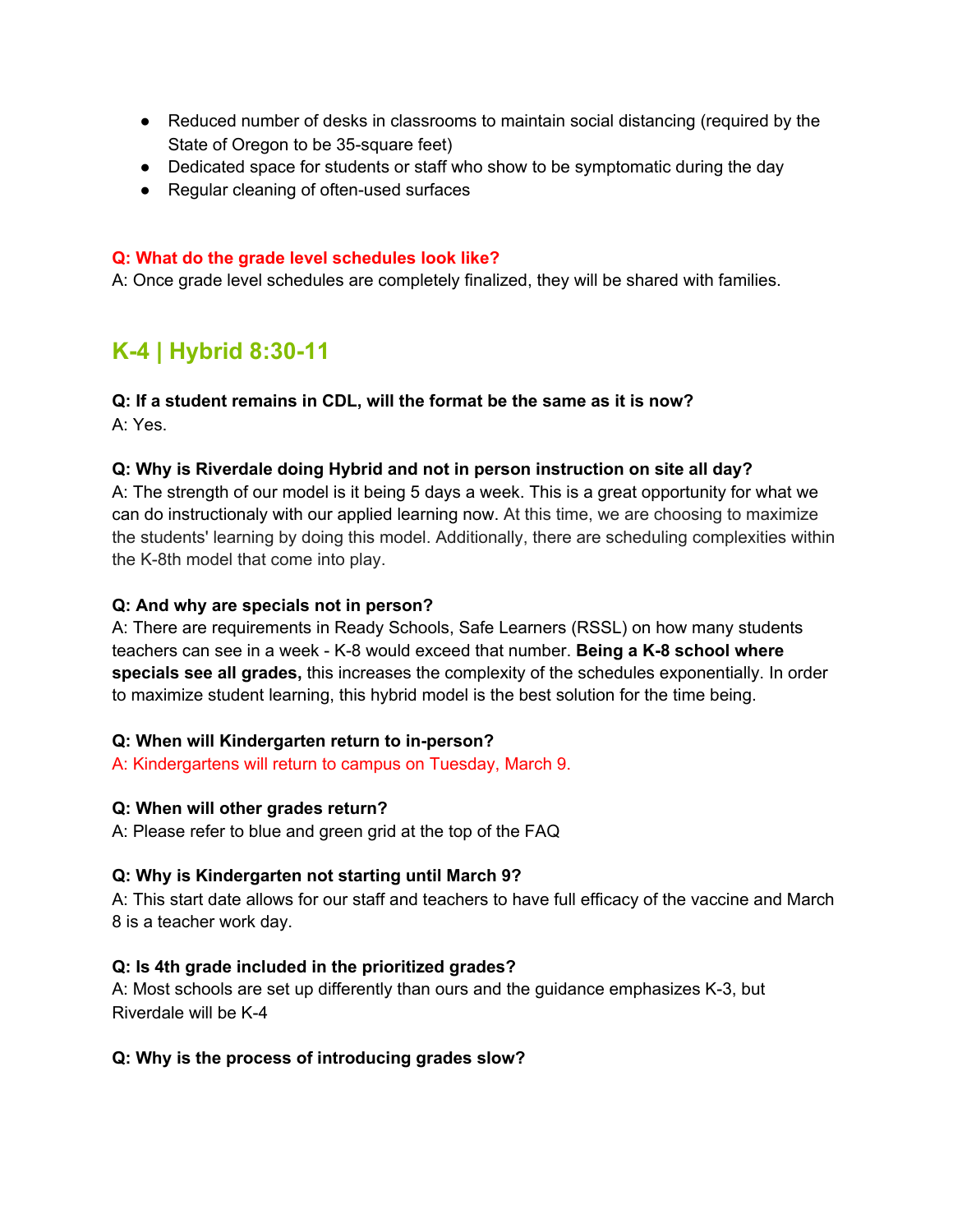A: The guidance indicates that the district should, "prioritize careful phasing in of On-Site and Hybrid for elementary school starting with younger students and adding additional grades over time."

### **Q: What supplies do students need to bring?**

A: Students will only need a water bottle labeled with their name and a snack that they can fit in their coat pocket.

### **Q: Is there an after school program?**

A: Not at this time. Athletics continue.

## **Q: If a student has to quarantine will they be moved to CDL?**

A: Yes

# **5th-8th Grade**

**Q: When do you anticipate middle school students going back in person?**

A: Please refer to the blue and green grid for expected return dates.

### **Q: What's the plan for 5th-8th? And when will it be shared?**

A: The plans are being finalized with staff and will be shared on Monday at the Instructional Planning Meeting via GoToWebinar.

## **RHS**

## **Q: When do you anticipate RHS students coming back to campus in hybrid?**

A: We're working diligently on creative plans for our HS hybrid. We anticipate high school students returning April 16. The recommended date will align with the health metrics and when staff are able to have full efficacy of the vaccine.

## **Q: Other school districts are opening more, why aren't we?**

Every school and district is different. The governor gave school districts local control to then work with the local public health authority (LPHA) to aid us in our decision making.

# **K-12 / General questions**

## **Q: What does the air filtration at both schools look like?**

A: Air Filtration/Ventilation

○ Harvard-CU Boulder Portable Air Cleaner Calculator for Schools (vendors Aliant Systems and US Sealing)

## **Grade School**

- Air filters changed 3x per year Merv-13 through Aliant Systems
- Quantity-47 # ZUSA-AP-2 High Capacity Air Purifier
- Ionizer purifiers for Gym, Commons/cafeteria, Music Building

## **High School**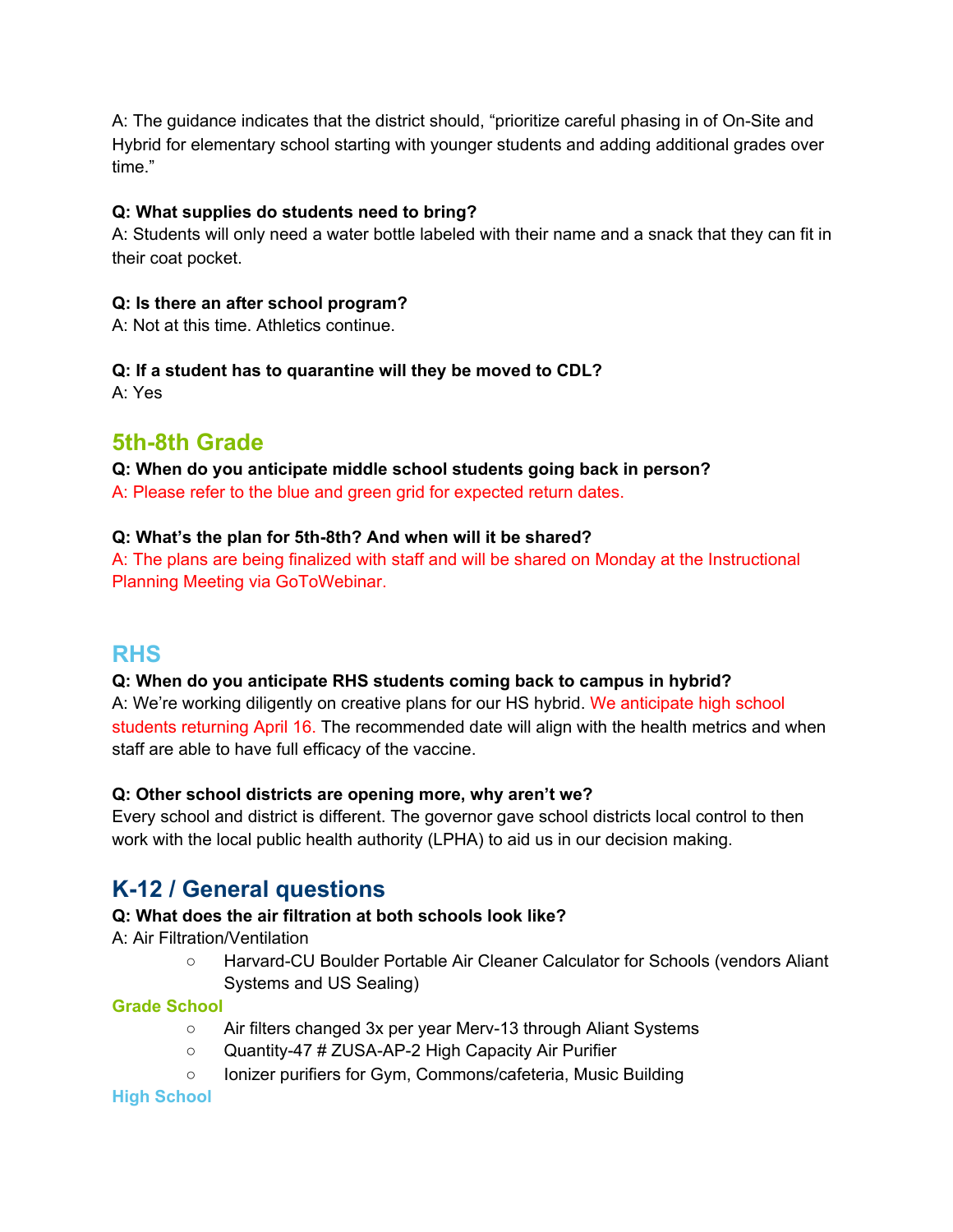- Air filters changed 3x per year Merv-13 through Aliant Systems
- Quantity-60 # ZUSA-AP-2 High Capacity Air Purifier
- Quantity 2- 20 ton Ionizing purifiers for the 2 rooftop HVAC units on the gym

(Reviewing potential additional benefit from air scrubbers)

### **Q: What are the COVID-19 cleaning and safety protocols for each school?**

A: Cleaning procedures and staff training can be found on Return to Learn > [COVID-19](https://www.riverdaleschool.com/Page/1586)

# *Metrics*

### **Q: After the metrics are met, why are all of our students not back full time?**

A: There are many moving parts to this equation and we will continue to discuss including our agreement to reach full efficacy of the vaccine before our workforce is required to return to in-person options.

### **Q: The metrics are advisory, why do we need to follow them?**

A: This in-part has to do with limited liability insurance. This was discussed at length at our January Board Meeting with guest Jim Green, Executive Director of the Oregon School Board Association. Tune in for a more detailed answer.

### **Q: The metrics are advisory and we meet the metrics, why are we not in person full time in all grades?**

A: While the metrics are advisory, we still must comply with the guidance in the RSSL and workforce agreements.

### **Q: If a staff/student is identified as COVID positive, do we shut down and go back to CDL or do we continue on with hybrid?**

A: The district will follow ODE's Planning and Responding to COVID Scenarios in Schools, which lists all of the possible options we could face when bringing students back and the necessary actions to take.

- People who have tested positive for COVID-19 should isolate.
- Any person who has been in close contact with a person with positive COVID-19 should quarantine.
- Anyone who has been in close contact with someone who was exposed to COVID-19 does not need to quarantine.

The first and primary option is to resolve and respond to the outlined need for districts to quarantine entire cohorts whenever there is a presumptive or confirmed case following the quarantine guidance outlined in Scenario Planning for COVID-19 in Schools. This option resolves the need for additional contact tracing and allows LPHAs to focus on case investigation. This option is the simplest and most efficient, if blunt. It does have the potential impact of having more people or staff needing to quarantine than might be determined through the next option.